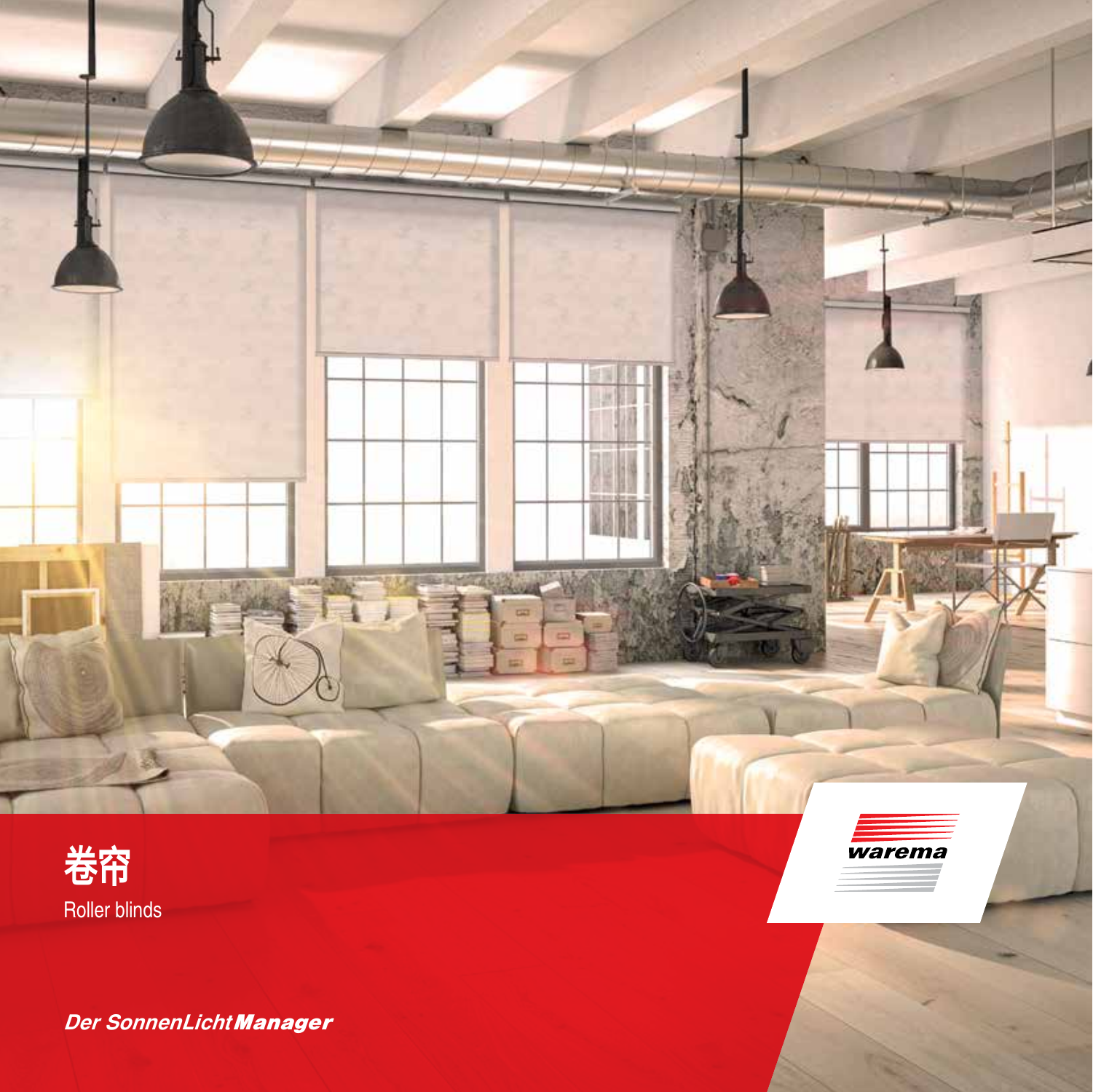

最佳的遮阳系统和有效的节能,对目前的任何一位业主来说,都是富有吸引 力的。望瑞门提供理想的室内环境——夏日清凉,冬日温暖。系统自动调节 控制,确保舒适。通过已有的隔热玻璃,连同外部可调节式遮阳产品,室内 防眩光卷帘,以及智能控制系统,可以为您节省高达40%的能源使用成本。 我们的电动卷帘对于大面积的玻璃或无法触及的窗户是一个理想的解决方 案。我们的静音电机完全隐藏在顶盒内,只需通过一个简单的开关或遥控器 即可操作。

Shading system and effective energy savings are attractive. WAREMA provides an ideal indoor environment which is cool in summer and warm in winter. The control system automatically adjusts the roller blinds. With insulated glass together with external venetian blinds and indoor anti-glare roller blinds, you can save up to 40% energy costs. Our motorized blinds are an ideal solution when it comes to shading large spans of glass or inaccessible windows. Operated by a simple switch or remote control, our silent motors that are completely hidden within barrel.

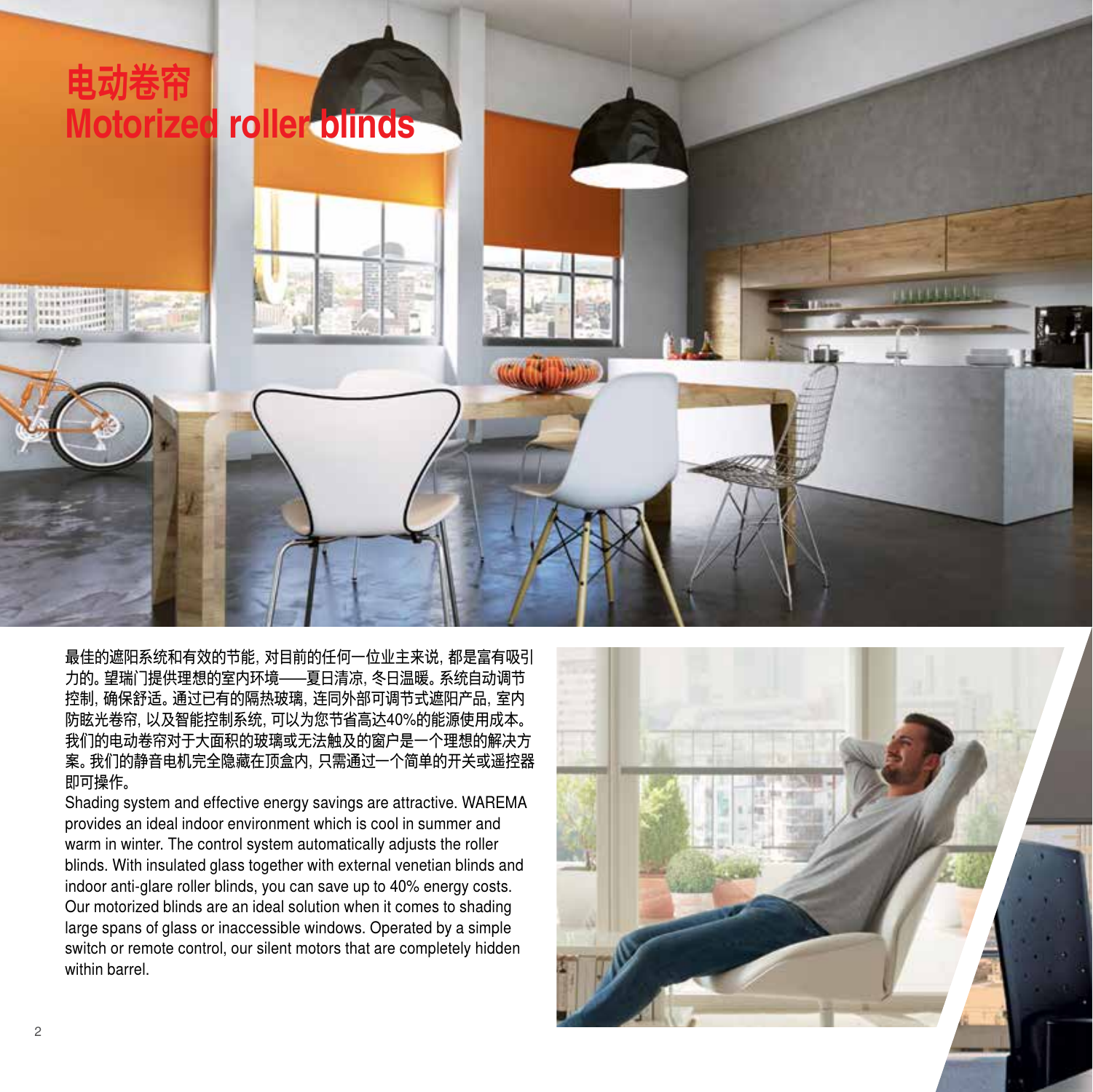#### 环保健康的生活

望瑞门的海洋系列纺织面料由50%的海洋再生塑料制成,拥有 Oeko-Tex认证,不含PVC和卤素。由于化学物质排放量低并因 此改善了周围的空气,海洋纺织面料获得了绿色卫士环保认证。

# Eco-friendly, healthy living

Sea-Tex fabric from WAREMA is made from 50% recycled plastic objects from the ocean, it has an Oeko-Tex certification and are both PVC-free and halogen-free. Due to low chemical emissions and thus improved ambient air, Sea-Tex fabrics have the Greenguard certificate.







### 全遮光防风卷帘

不管你是否在计划造一个摄影棚,X射线室 和手术室,演讲厅或学校房间—配备望瑞 门全遮光卷帘,在那些关键时刻能可靠地把 光线挡在外面。

#### Black-out blinds with ZIP guidance

Regardless of whether you are planning a photo lab, x-ray and operating rooms, lecture halls or school rooms – with WAREMA black-out systems you can reliably keep the sun outside at those crucial moments.

最大宽度 Max. width 4000 mm

最大高度 Max. height 5500 mm

最大面积 Max. area  $18 m<sup>2</sup>$ 

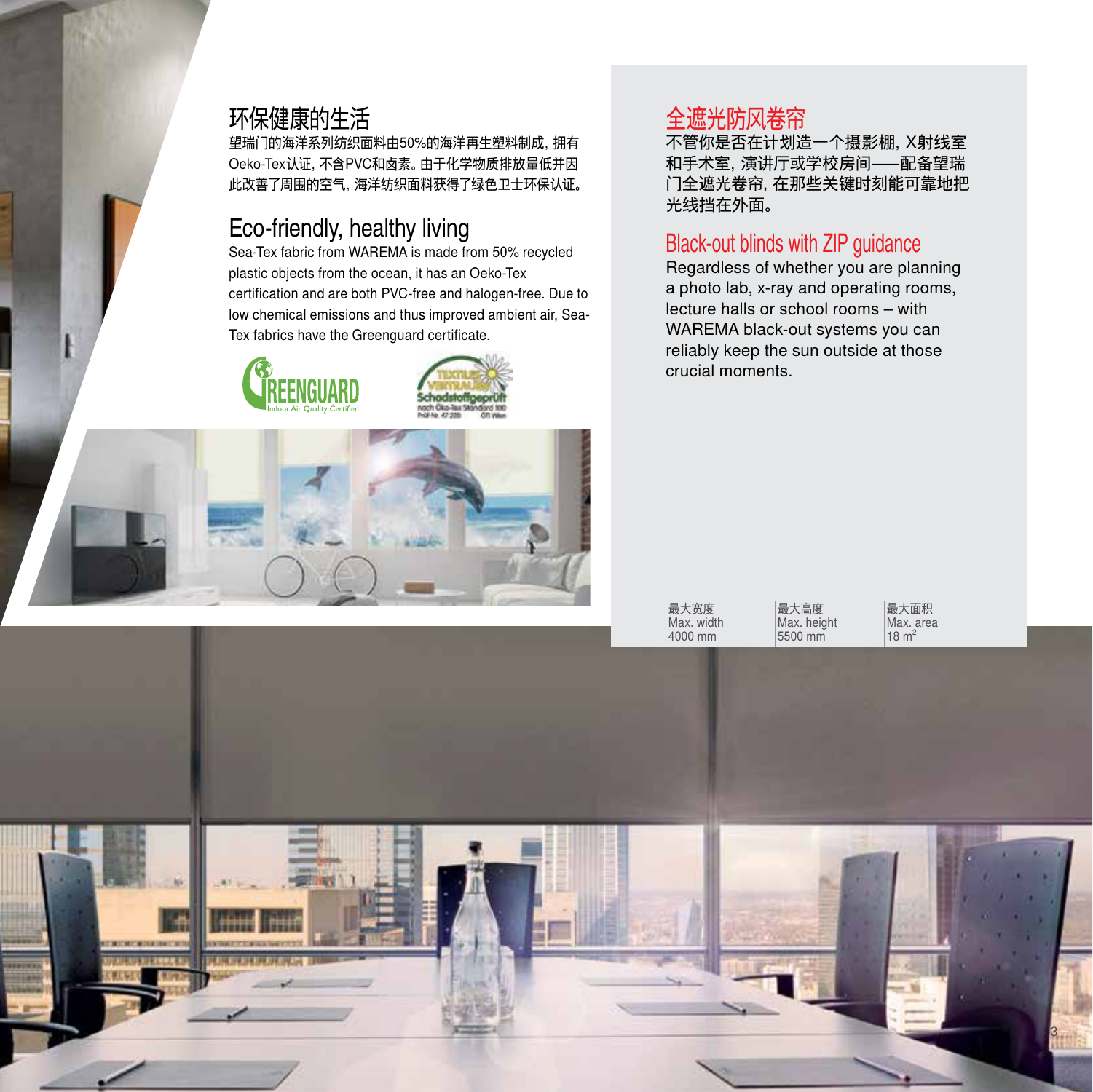

#### 户外防风卷帘

这些户外面料非常结实并且有很好的耐候 性。稳定的导轨带有ZIP拉链系统,保证了 持久的功能性和很好的抗风性。通过 EasyZIP抗风系统,抗风性最高达150公里/ 小时。

#### External roller blinds

These fabrics are sturdy and weatherproof. Stable guide rails, such as the particularly wind-stable ZIP guidance, guarantee long-lasting functionality. High wind stability up to 150 km/h in combination with EasyZIP guidance.

| 最大宽度       | 最大高度        | 最大面积             |
|------------|-------------|------------------|
| Max. width | Max. height | Max. area        |
| 6000 mm    | 6000 mm     | $18 \text{ m}^2$ |

#### 遇阻检测

借助于遇阻检测功能,系统执行重复的反向运动以识别固定障碍物和其它障碍物的 存在,例如短暂的阵风。

#### Obstacle detection

With the aid of the obstacle detection function, the system executes repeated reverse movements to identify the presence of fixed obstacles and other impediments, such as brief gusts of wind.

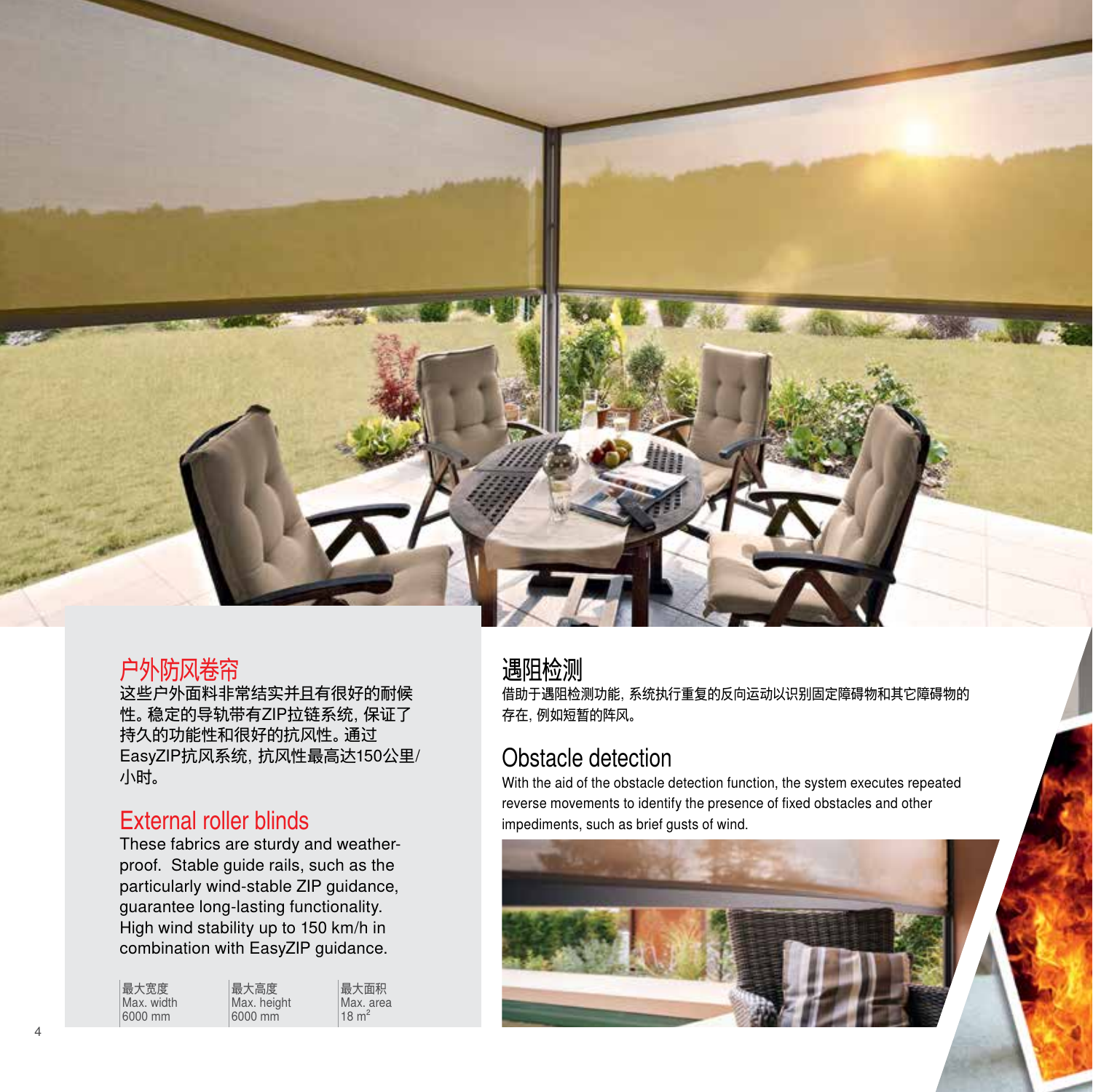#### 舒适遮阳

- 室内卷帘可保护您的家具和隐私
- 给空间带来温暖且柔化了玻璃和窗框的亮度
- 多种颜色, 质地, 诱明度和控制选项可供选择

#### Sun shading with great comfort

- Internal roller blinds protect your furnishings, maintain privacy
- Bring warmth to a space and softening the brightness of glass and window framing
- Available in a huge range of colours, textures, transparency levels and control options



# 防火设计

鉴于有四种可能的材质和大量可供选择的面料,从 透光到全遮光共有90多种配色方案和图案,您一定 能够找到合适的用于住宅和商业建筑的室内卷帘。 望瑞门SecuTex面料A2采用铝化物涂层(低辐射涂 层)不含PVC(聚氯乙烯),无卤,因此对生态无害。 它可以防止恼人的眩光效果,具有高反射性的同时 仍能提供足够的透视度。

#### Fireproof designs

In light of four possible constructions and numerous available fabrics from transparent to completely opaque in over 90 colour schemes and patterns, you are guaranteed to find the right window roller blinds for inside in the residential and commercial building sector. The WAREMA SecuTex fabric A2 with aluminium vapour coating (low E) is PVC and halogen-free and thus ecologically harmless. It prevents annoying glare effects, is highly reflective and still offers sufficient transparency.

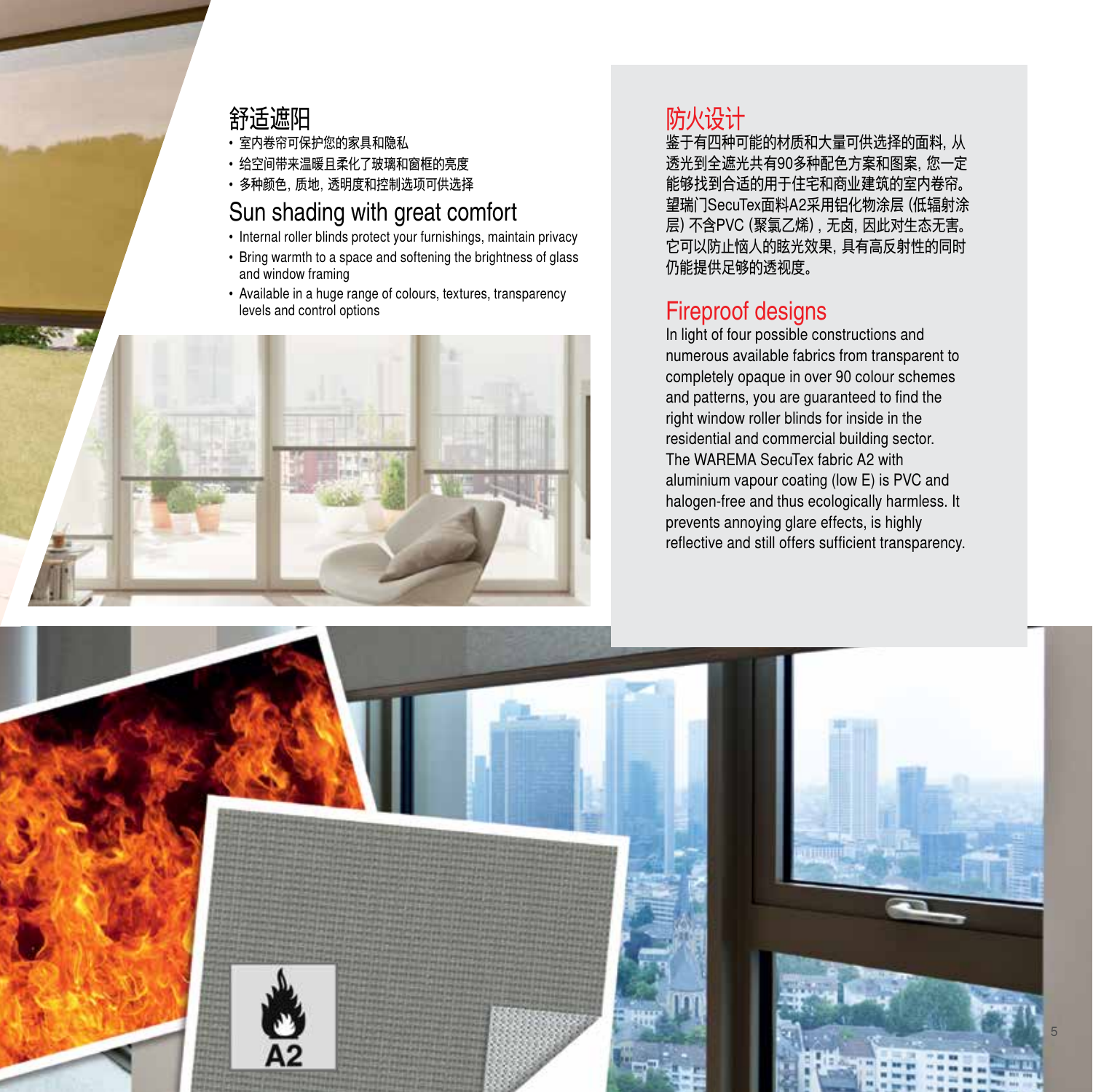# 中国案例 China references





广州苹果旗舰店 Guanzhou Apple Store



南京金融城 Nanjing NJFC 4#





上海国金大楼-中金所 Shanghai-CFFEX IFC



上海ENGEL Shanghai ENGEL



费森尤斯医药用品(上海)有限公司 Shanghai Fresenius Office



上海富士康大厦 Shanghai Foxconn



苏州苹果旗舰店 Suzhou Apple Store





太仓中德培训中心 Taicang Zhongde Factory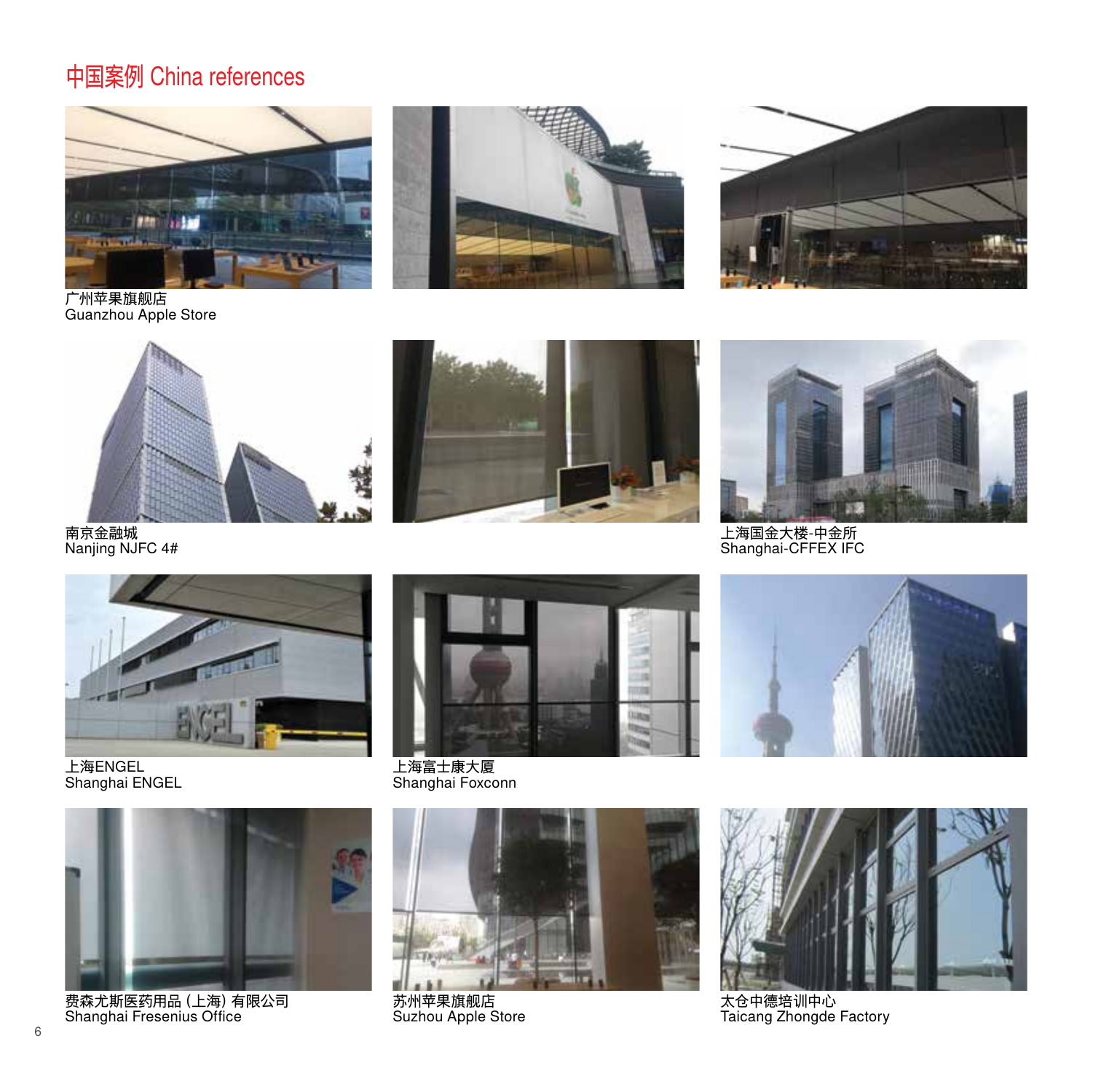# 国际案例 International references



德国法兰克福安联总部大楼 Allianz Headquarters Frankfurt Germany



德国多特蒙德足球俱乐部 Borussia Dortmund Germany



瑞士Hochhaus Hard Turm公园 Hochhaus Hard Turm Park Switzerland



丹麦微软大楼 Microsoft Denmark



南非西萨默塞特住宅楼 Residential Building Denkhaus Somerset West South Africa



德国维尔茨堡住宅楼 Residential Building Würzburg Germany



德国弗莱堡的罗伯特博世大学 Robert Bosch College Germany



韩国三星研发中心 Samsung R&D Korea



阿布扎比索沃广场 Sowwah Square Abu Dhabi



荷兰沃尔弗特学校 Wolfert Lyceum School Netherlands



德国莱比锡被动房Kurt-Masur学校 Passive house Kurt-Masur School Leipzig Germany



瑞士苏黎世黄金塔 Prime Tower Zurich Switzerland